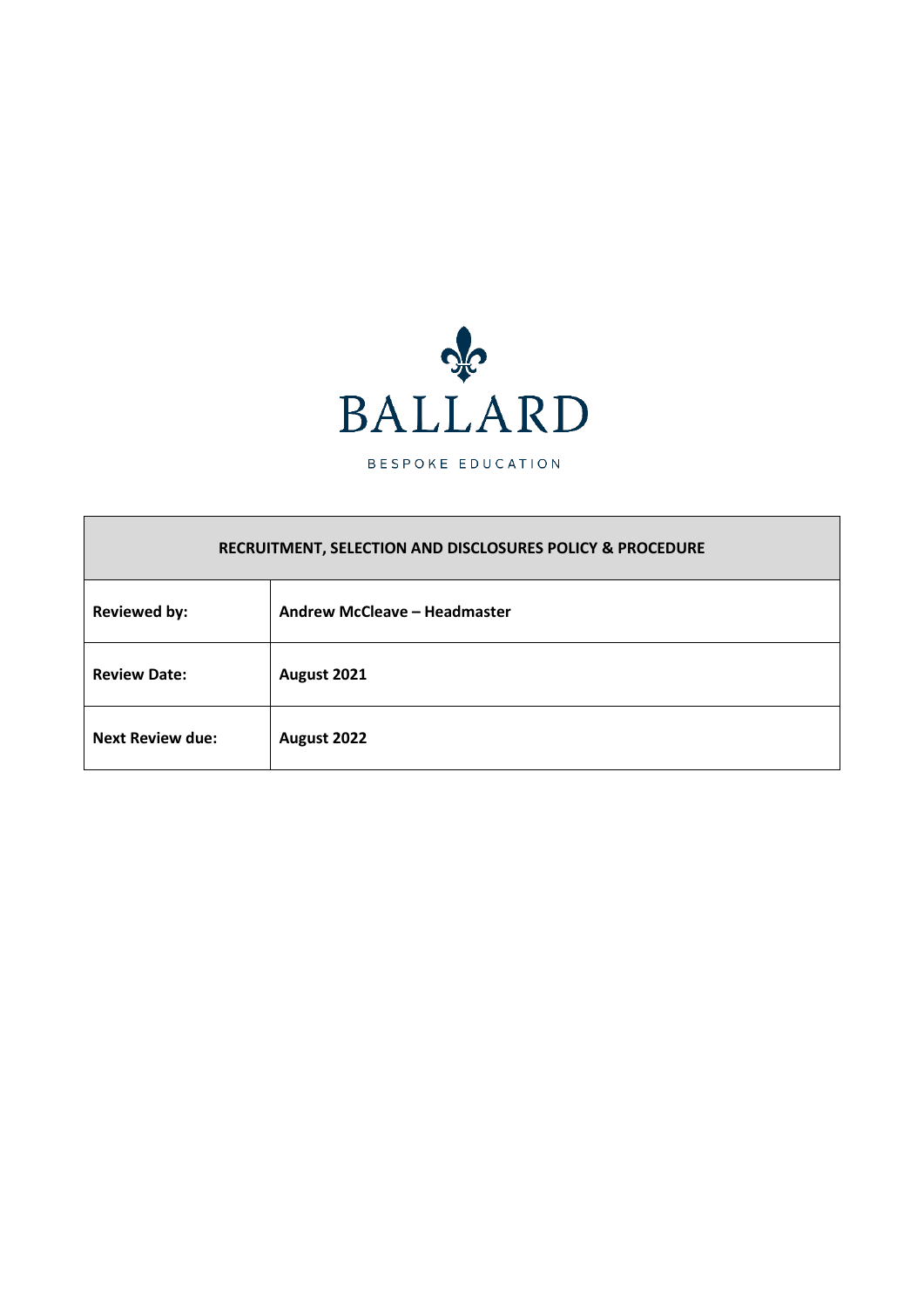

# Recruitment, Selection and Disclosures Policy & Procedure

# **INTRODUCTION**

Ballard School ("the School") is committed to ensuring the best possible environment for the children and young people in its care. Safeguarding and promoting the welfare of children and young people is our highest priority.

The School aims to recruit staff that share and understand our commitment and to ensure that no job applicant is treated unfairly by reason of a protected characteristic as defined within the Equality Act 2010. All queries on the School's Application Form and recruitment process must be directed to the Bursar or Headmaster's PA.

An entry will be made on the Single Central Register for all current members of staff at the School, the governing body and all individuals who work in regular contact with children including volunteers, supply staff and those employed as third parties.

The Chair of Governors of Ballard School, as the person holding ultimate responsibility, as declared to the DfE is Mr Peter Goodfellow.. The Headmaster of Ballard School is Mr Andrew McCleave.

All checks will be made in advance of appointment or as soon as practicable after appointment.

#### **SCOPE OF THIS POLICY**

The Recruitment, Selection and Disclosures Policy and Procedure herewith refers and applies to staff directly recruited and employed by the School. In the Education (Independent Schools Standards) (England) Regulations 2014, staff are defined as:

*Any person working at the School whether under a contract of employment, under a contract for services or otherwise than under a contract but does not include supply staff or a volunteer.*

In the case of agency or contract workers, the School shall obtain written confirmation from the agency or company that it has carried out the appropriate checks. The School conducts identity checks on agency and contract workers on arrival in School and, in the case of agency workers which includes supply staff, the School must be provided with a copy of the DBS check for such staff.

The School will check with the relevant supply agency that the required checks have been carried out (identity, enhanced disclosure – renewed every 3 years, right to work in the UK, barred list, prohibition, qualifications, overseas checks plus in line with KCSIE two references, declaration of medical fitness, check of previous employment history). The Single Central Register shows these checks have been made and the School carries out its own identity check and has seen a copy of the disclosure (whether or not it discloses any information).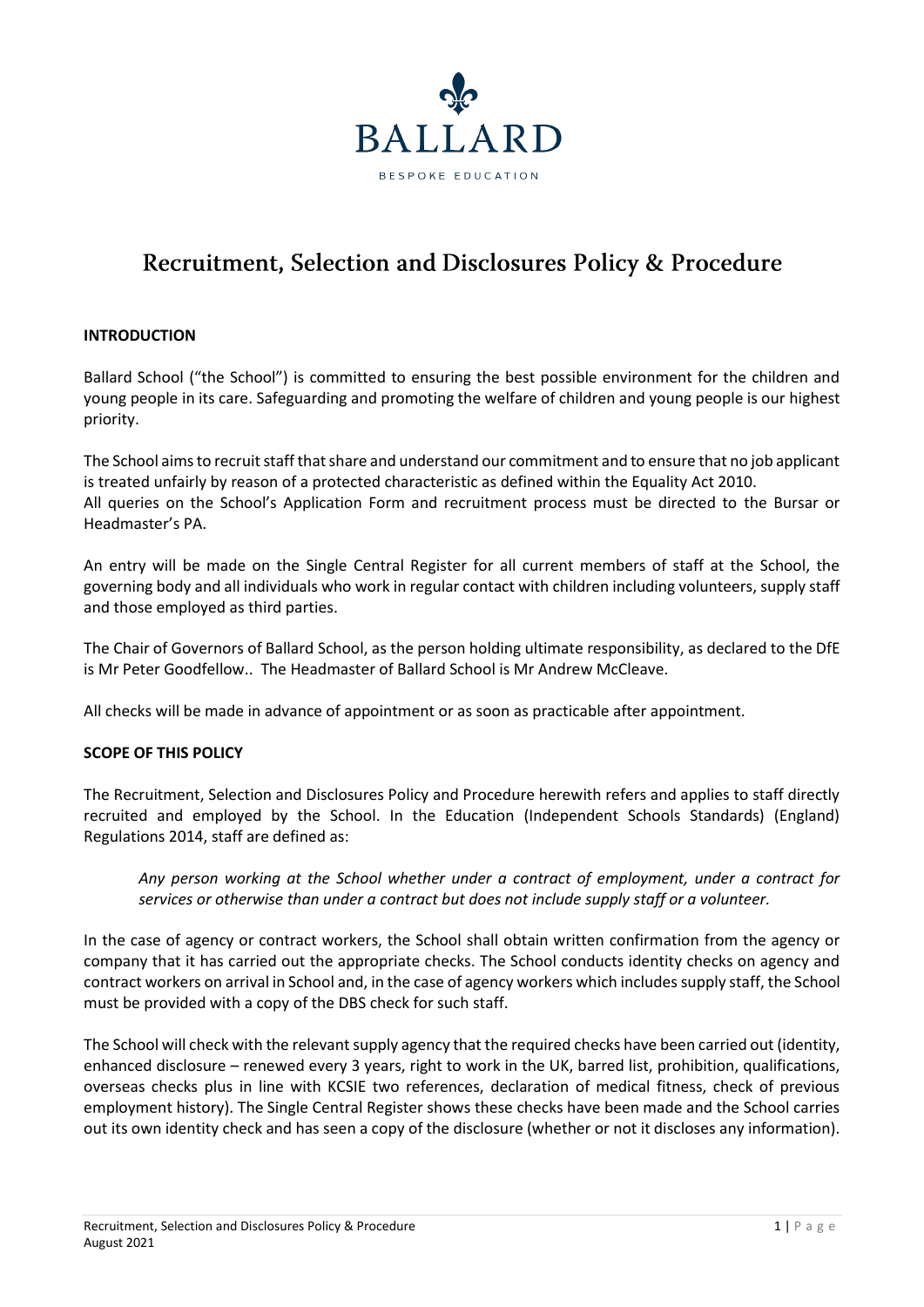Certain individuals are automatically disqualified from acting in senior management positions within a charity. Whether an individual falls into the category of a senior management position is judged using the following criteria:

- A person who is accountable only to the Governors, and who carries overall responsibility for the dayto-day management and control of the charity. At Ballard School this would be the Headmaster.
- A person who is accountable only to the Headmaster or the Governors, and who is responsible for the overall management and control of the charity's finances. At Ballard School this would be the Bursar.

Being disqualified means that a person can't take on, or stay in, a senior manager position – even on an interim basis, unless the Charity Commission has removed (or 'waived') the disqualification.

# **APPLICATION FORM**

The School will only accept applications from candidates completing the relevant Application Form in full. CVs will not be accepted in substitution for completed Application Forms.

The School will make candidates aware that all posts in the School involve some degree of responsibility for safeguarding children, although the extent of that responsibility will vary according to the nature of the post. Candidates for employed posts will receive a Job Description and Person Specification for the role applied for. Checks will be made of previous employment history to ascertain satisfactory reasons for any gaps in employment. These checks will then be checked against references and any discrepancies discussed with the candidate.

The successful applicant will be required to complete a Disclosure Form from the Disclosure and Barring Service ("DBS") for the position and, where appropriate, a check of the Barred List will be undertaken. Any offer of employment will be conditional on obtaining such satisfactory checks. Additionally, successful applicants should be aware that they are required to notify the school immediately if they are any reasons why they should not be working with children. This includes any staff who are disqualified from childcare or registration

The statutory guidance "Disqualification under the Childcare Act 2006 (July 2018)" applies to those providing early years childcare or later years childcare, including before school and after school clubs, to children who have not attained the age of 8 AND to those who are directly concerned in the management of that childcare.

The School takes its responsibility to safeguard children very seriously and any staff member and/or successful candidate who is aware of anything that may affect his/her suitability to work with children must notify the Headmaster immediately. This will include notification of any convictions, cautions, court orders, reprimands or warnings he/she may receive.

Staff and/or successful candidates who are disqualified from childcare or registration may apply to Ofsted for a waiver of disqualification. Such individuals may not be employed in the areas from which they are disqualified, or involved in the management of those settings, unless and until such waiver is confirmed. Please speak to the Headmaster or the Bursar for more details.

The School has a legal duty under section 26 of the Counter-Terrorism and Security Act 2015 to have 'due regard to the need to prevent people from being drawn into terrorism'. This is known at the Prevent duty. Schools are required to assess the risk of children being drawn into terrorism, including support for extremist ideas that are part of terrorist ideology. Accordingly, as part of the recruitment process, when an offer is made the offer will be subject to a Prevent duty risk assessment. Guidance from the DfE can be found at:

[https://www.gov.uk/government/uploads/system/uploads/attachment\\_data/file/439598/prevent-duty](https://www.gov.uk/government/uploads/system/uploads/attachment_data/file/439598/prevent-duty-departmental-advice-v6.pdf)[departmental-advice-v6.pdf](https://www.gov.uk/government/uploads/system/uploads/attachment_data/file/439598/prevent-duty-departmental-advice-v6.pdf)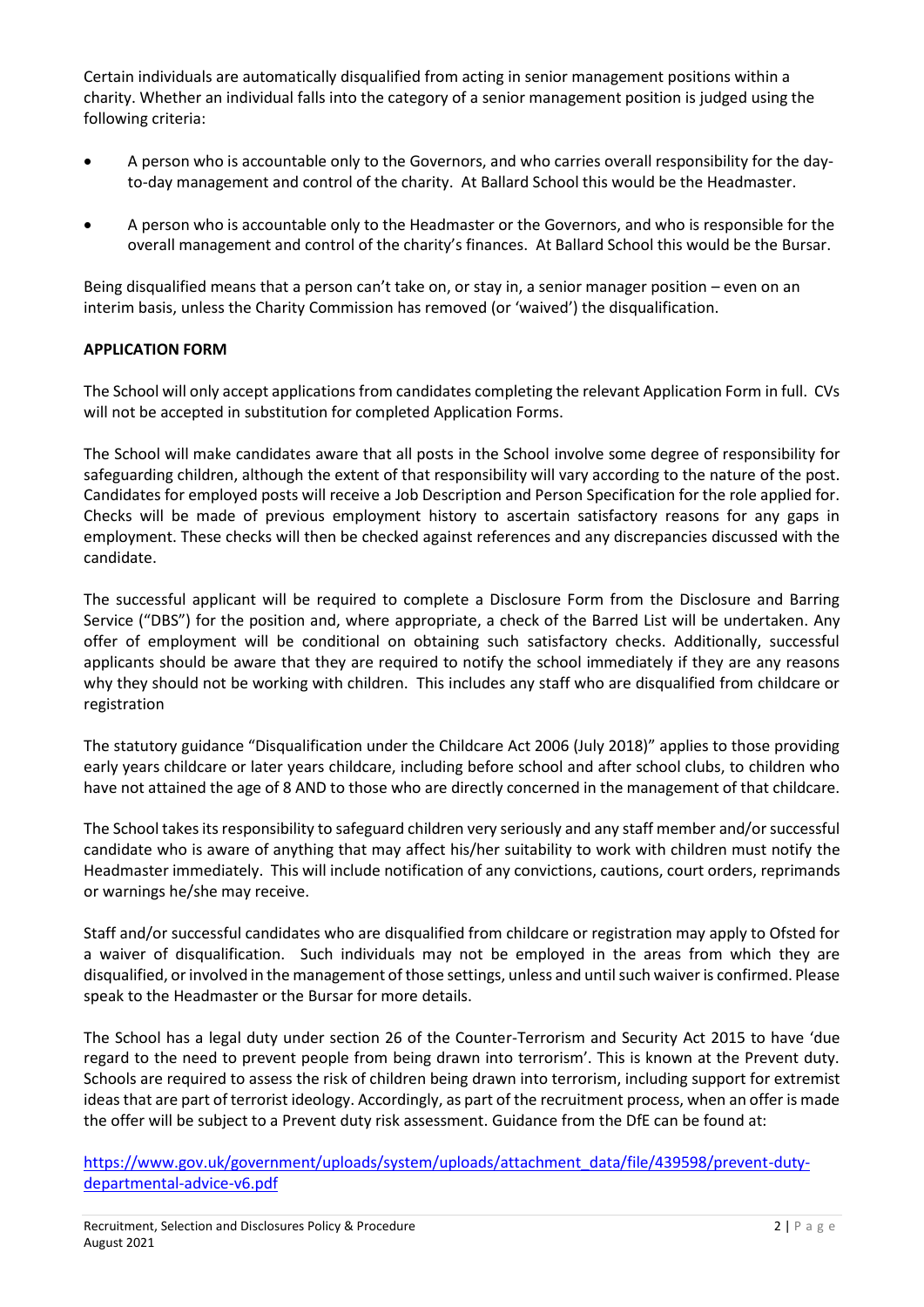If the candidate is currently working with children, on either a paid or voluntary basis, the School will ask their current employer about disciplinary offences, including disciplinary offences relating to children or young persons (whether the disciplinary sanction is current or time expired), and whether the candidate has been the subject of any child protection allegations or concerns and if so the outcome of any enquiry or disciplinary procedure.

If the candidate is not currently working with children but has done so in the past, the School will ask the previous employer about those issues. Where neither the current nor previous employment has involved working with children, the School will still ask the current employer about the candidate's suitability to work with children. Where the candidate has no previous employment history, the School may request character references which may include references from the candidate's school or university.

All candidates should be aware that provision of false information is an offence and could result in the application being rejected or summary dismissal by the School if they have been appointed, and a possible referral to the police and/or DBS.

# **INVITATION TO INTERVIEW**

The School will short list applicants according to the relevance and applicability of their professional attributes and personal qualities to the role. Short-listed applicants will then be invited to attend a formal interview at which his/her relevant skills and experience will be discussed in more detail.

All formal interviews will have a panel of at least two people chaired by the Headmaster, Bursar or another member of the Leadership Team. It is recommended best practice that at least one person on the appointment panel will have undertaken safer recruitment training. The Chair of Governors should chair the panel for the Bursar's/Head's appointment. The interviewers involved will be required to state any prior personal relationship or knowledge of any of the candidates and a judgement will be made by the Chair as to whether or not an interviewer should withdraw from the panel. Should the Chair have a conflict of interest, the Chair of F&GP or Chair of Education Committee shall decide whether the Chair should withdraw from the panel.

The interview will be conducted in person and the areas which it will explore will include suitability to work with children.

All candidates invited to interview must bring documents confirming any educational and professional qualifications that are necessary or relevant for the post (e.g. the original or certified copy of certificates, diplomas etc). Where originals or certified copies are not available for the successful candidate, written confirmation of the relevant qualifications must be obtained by the candidate from the awarding body. The School requests that all candidates invited to interview also bring with them:

- A current driving licence including a photograph;
- A passport;
- A full birth certificate;
- Where appropriate any documentation evidencing a change of name;
- A utility bill or financial statement issued within the last three months showing the candidate's current name and address;
- Where applicable, proof of entitlement to work and reside in the UK.

**Please note that originals of the above are necessary. Photocopies or certified copies are not sufficient.**  [Temporary changes to right to work checks were implemented during the height of the coronavirus pandemic to assist with safer recruitment where face to face contact was not possible in the usual way]. Candidates should notify the School immediately if they are experiencing any issues with providing right to work information as a result of covid-19. The School may be able to initiate right to work checks on the basis of scanned images and live video links. Further guidance is available at: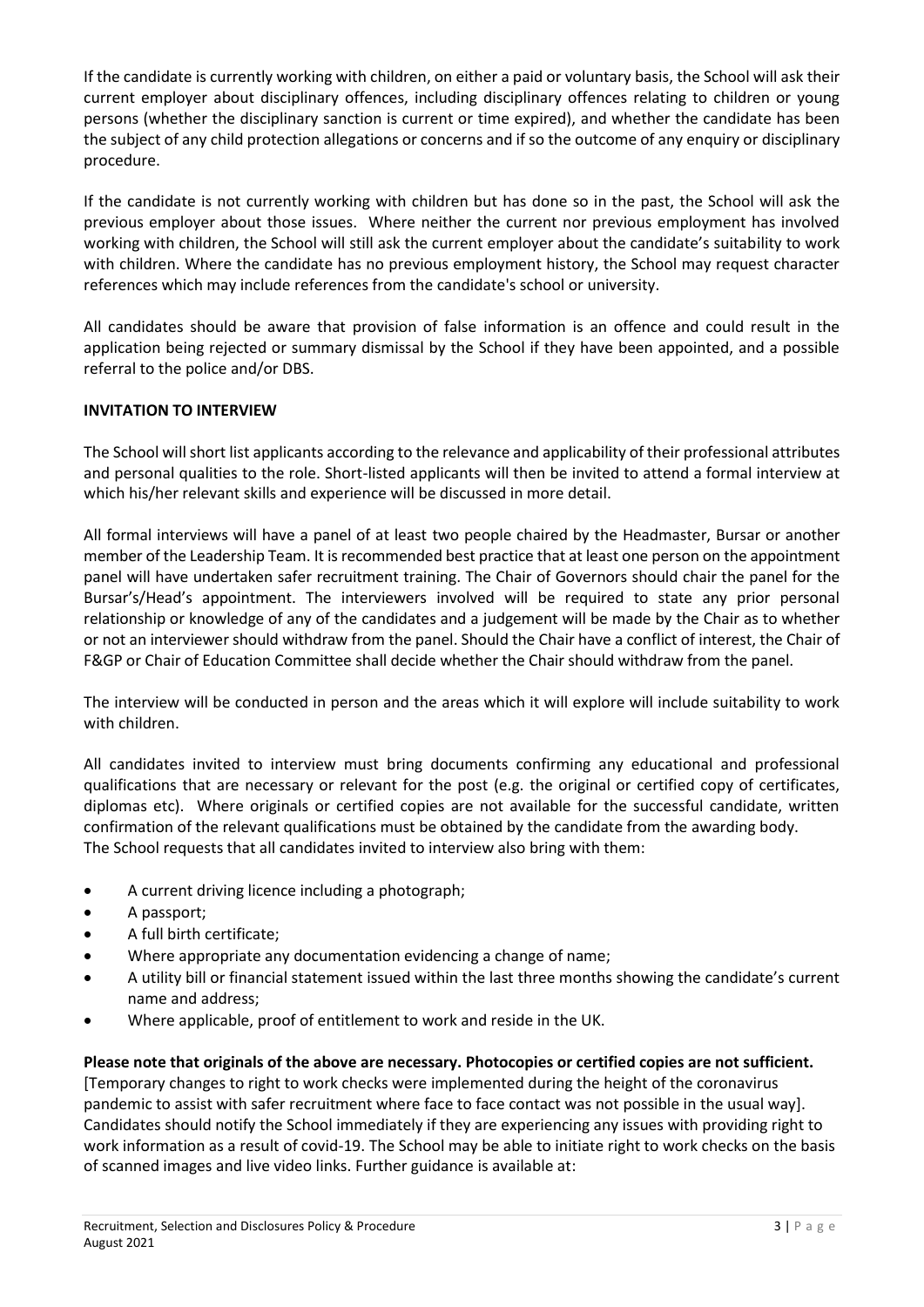Candidates with a disability who are invited to interview should inform the School of any necessary reasonable adjustments or arrangements to assist them in attending the interview.

## **SHORTLISTING**

Shortlisted candidates will be asked to complete a self-declaration of a criminal record or information that would make them unsuitable to work with children to give candidates the opportunity to discuss their disclosure with the school before a DBS check is obtained.

## **CONDITIONAL OFFER OF APPOINTMENT: PRE-APPOINTMENT CHECKS**

Any offer to a successful candidate will be conditional upon:

- 1. Receipt of at least two satisfactory references (if these have not already been received);
- 2. Verification of identity and qualifications including, where appropriate, evidence of the right to work in the UK (if not already received);
- 3. A satisfactory enhanced DBS check and, if appropriate, a check of the Barred List maintained by the DBS;
- 4. For a candidate to be employed as a teacher, a check that that the candidate is not subject to a prohibition order issued by the Secretary of State or any sanction or restriction imposed (that remains current) by the historic General Teaching Council for England before its abolition in March 2012. Teaching work is defined in The Teachers' Disciplinary (England) Regulations 2012 to encompass:
	- Planning and preparing lessons and courses for pupils;
	- Delivering and preparing lessons to pupils;
	- Assessing the development, progress and attainment of pupils; and
	- Reporting on the development, progress and attainment of pupils;
- 5. Verification of professional qualifications, including Qualified Teacher Status, where appropriate;
- 6. Verification of successful completion of statutory induction period (for teaching posts applies to those who obtained QTS after 7 May 1999);
- 7. Successful overseas checks, where applicable*.*
- 8. Evidence of satisfactory medical fitness;
- 9. Staff are required to complete and sign the Childcare Disqualification Requirements self-declaration form. This will be held on the employee personnel file;
- 10. For a candidate to be employed into a senior management position as set out above under "Scope of this Policy", receipt of a signed "senior charity manager positions: automatic disqualification declaration" confirming that the candidate is not disqualified from acting in a senior management position for a charity in accordance with the automatic disqualification rules for charities;
- 11. Where the successful candidate will be taking part in the management of the school, a check will be carried out under section 128 of the Independent Educational Provision in England (Prohibition on Participation in Management) Regulations 2014. This applies to all Governors, Senior Management Team and teaching heads of department.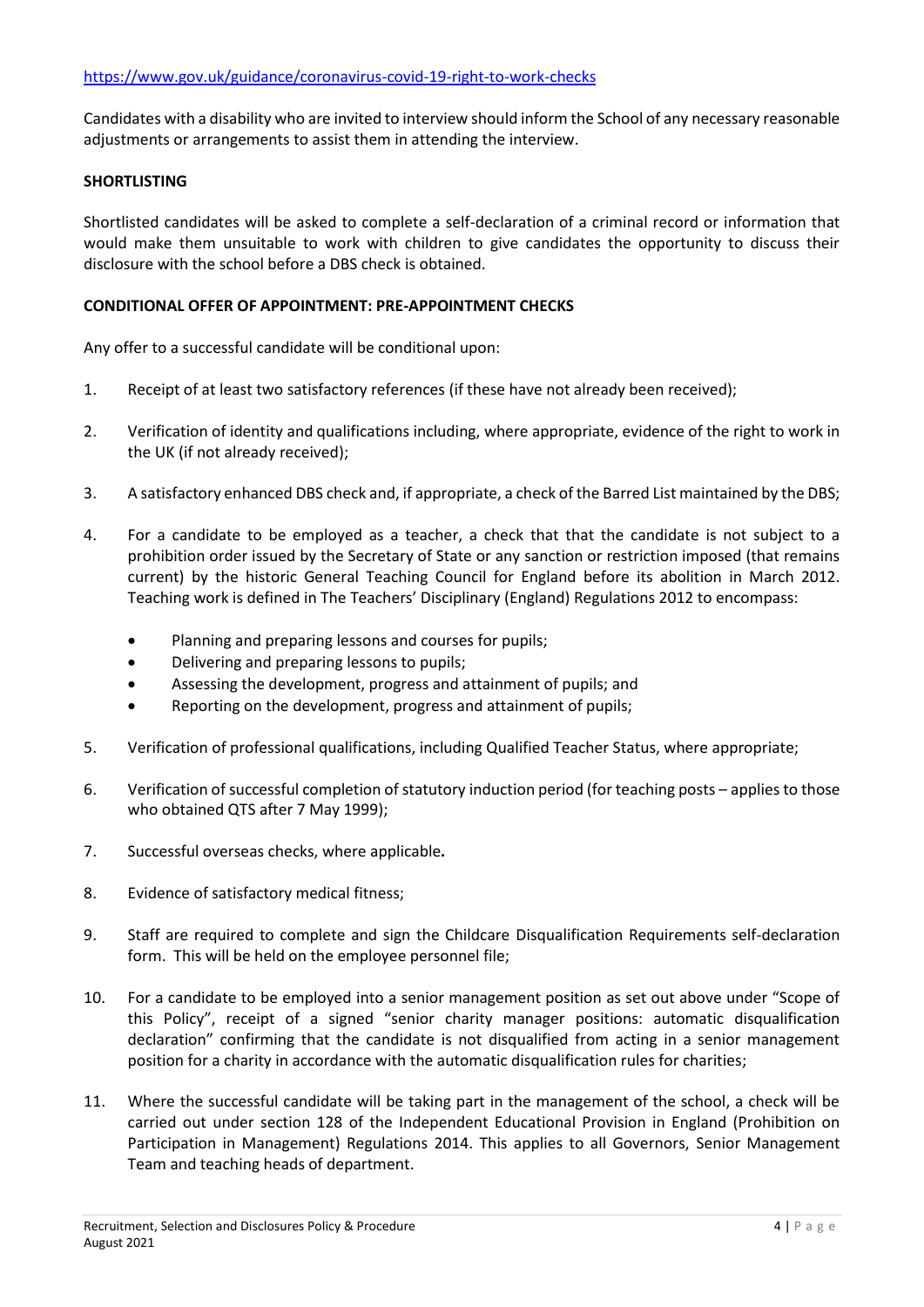It is the School's practice that a successful candidate must complete a pre-employment health questionnaire. The information contained in the questionnaire will then be held by the School in strictest confidence and processed in accordance with the Recruitment Privacy Notice and Data Protection Policy. This information will be reviewed against the Job Description and the Person Specification for the particular role, together with details of any other physical or mental requirements of the role i.e. proposed workload, extra-curricular activities, and/or layout of the School.

The School is aware of its duties under the Equality Act 2010. No job offer will be withdrawn without first consulting with the applicant, considering medical evidence and considering reasonable adjustments.

# **Individuals who have lived or worked outside the UK**

Individuals who have lived or worked outside the UK will undergo the same checks as all other staff in School. This includes obtaining an enhanced DBS certificate (including barred list information, for those who will be engaging in regulated activity) even if the individual has never been to the UK.

The School will make further checks so that any relevant events that occurred outside the UK can be considered. These checks include, where available:

- criminal records checks for overseas applicants
- For teaching positions, a letter of professional standing from the professional regulating authority in the country in which the applicant has worked.

Advice about which regulatory or professional body applicants should contact is available from the National Recognition Information Centre for the United Kingdom, UK NARIC.

Where available, such evidence will be considered together with information obtained through other preappointment checks to help assess candidate suitability. Where this information is not available the School may seek alternative methods of checking suitability and undertake a risk assessment that supports informed decision making on whether to proceed with the appointment.

Although sanctions and restrictions imposed by another regulating authority do not prevent a person from taking up teaching positions in England, the School will consider the circumstances that led to the restriction or sanction being imposed when considering a candidate's suitability for employment.

# **REFERENCES**

The School will seek the references referred to in section 5 above for shortlisted candidates (including internal applicants) and may approach previous employers for information to verify particular experience or qualifications, before interview. One of the references must be from the applicant's current or most recent employer. References must be received by a senior person with appropriate authority. If the candidate does not wish the School to take up references in advance of the interview, they should notify the School at the time of applying. References for teachers must come from Head teacher.

The School will ask all referees if the candidate is suitable to work with children.

The School will only accept references obtained directly from the referee and it will not rely on references or testimonials provided by the applicant or on open references or testimonials. The School will verify all references. Where references are received electronically, the School will ensure they originate from a legitimate source.

The School will compare any information provided by the referee with that provided by the candidate on the Application Form. Any inconsistencies will be discussed with the candidate.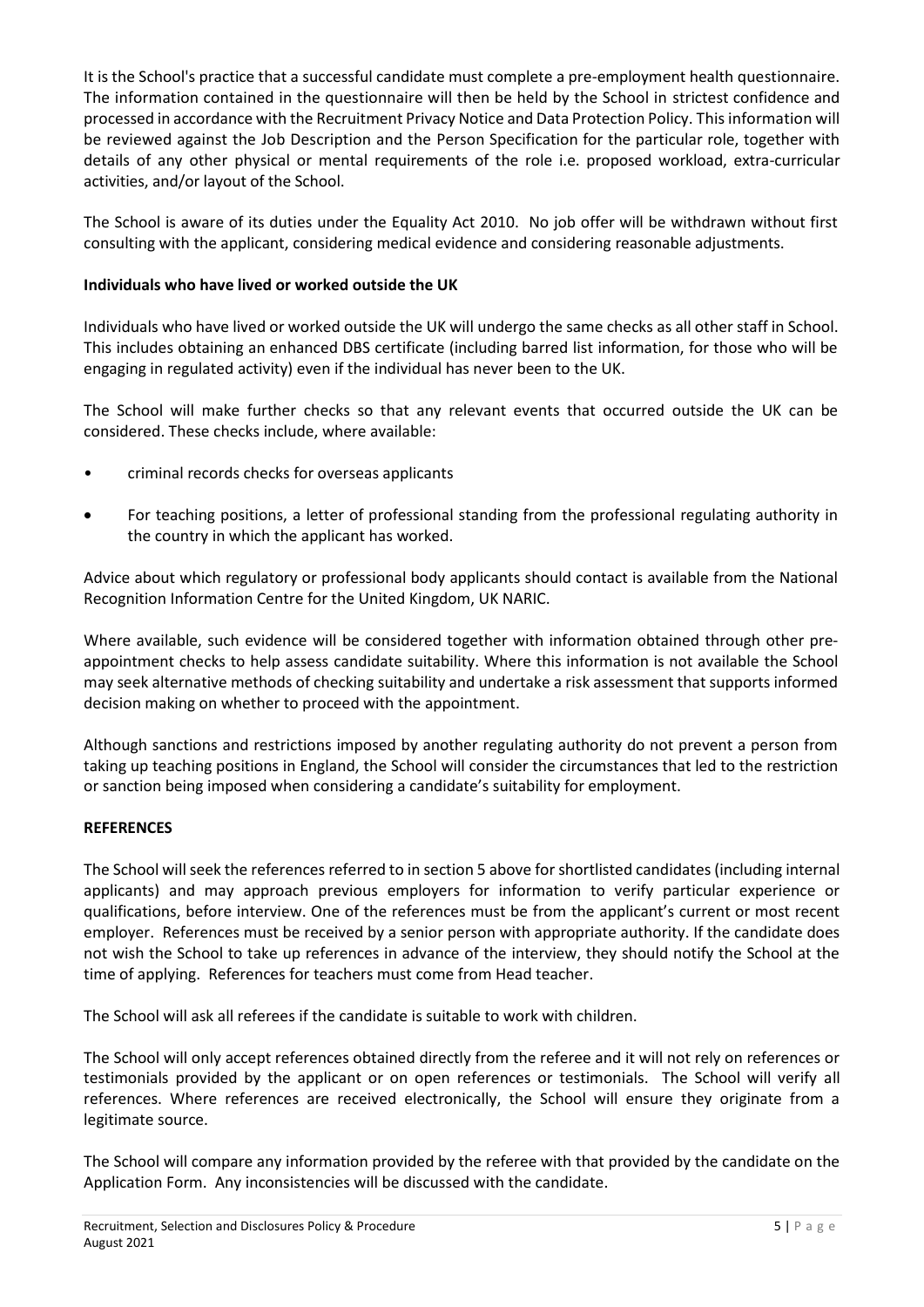## **CRIMINAL RECORDS POLICY**

The School will refer to the Department for Education ("DfE") document, 'Keeping Children Safe in Education' and any amended version in carrying out the necessary required DBS checks. The School complies with the provisions of the DBS Code of Practice, a copy of which may be obtained on request, or accessed here:

# <https://www.gov.uk/government/publications/dbs-code-of-practice>

There are limited circumstances where the school will accept a check from another educational institution which are as follows:

This is where the new member of staff ("M") has worked in:  $-$ 

- (a) A school or a maintained school in England in a position which brought M regularly into contact with children or young persons;
- (b) A maintained school in England in a position to which M was appointed on or after May 2006 and which did not bring M regularly into contact with children or young persons; or
- (c) An institution within the further education sector in England or in a 16 to 19 Academy in a position which involved the provision of education or which brought M regularly into contact with children or young persons,

during a period which ended not more than three months before M's appointment.

In these circumstances the school may apply for a disclosure but is not required to do so. A new, separate barred list check will be obtained.

#### **DBS UPDATE SERVICE**

Where an applicant subscribes to the DBS Update Service the applicant must give consent to the School to check there have not been changes since the issue of a disclosure certificate. A barred list check will still be required.

#### **IF DISCLOSURE IS DELAYED**

A short period of work is allowed under controlled conditions, at the Headmaster's discretion. However, if an 'enhanced disclosure' is delayed, Headmaster may allow the member of staff to commence work:

- Without confirming the appointment;
- After a satisfactory check of the barred list if the person will be working in regulated activity and all other relevant checks (including any appropriate prohibition checks) having been completed satisfactorily;
- Provided that the DBS application has been made in advance;
- With appropriate safeguards taken (for example, loose supervision);
- Safeguards reviewed at least every two weeks by the Head/Bursar and member of staff;
- The person in question is informed what these safeguards are; and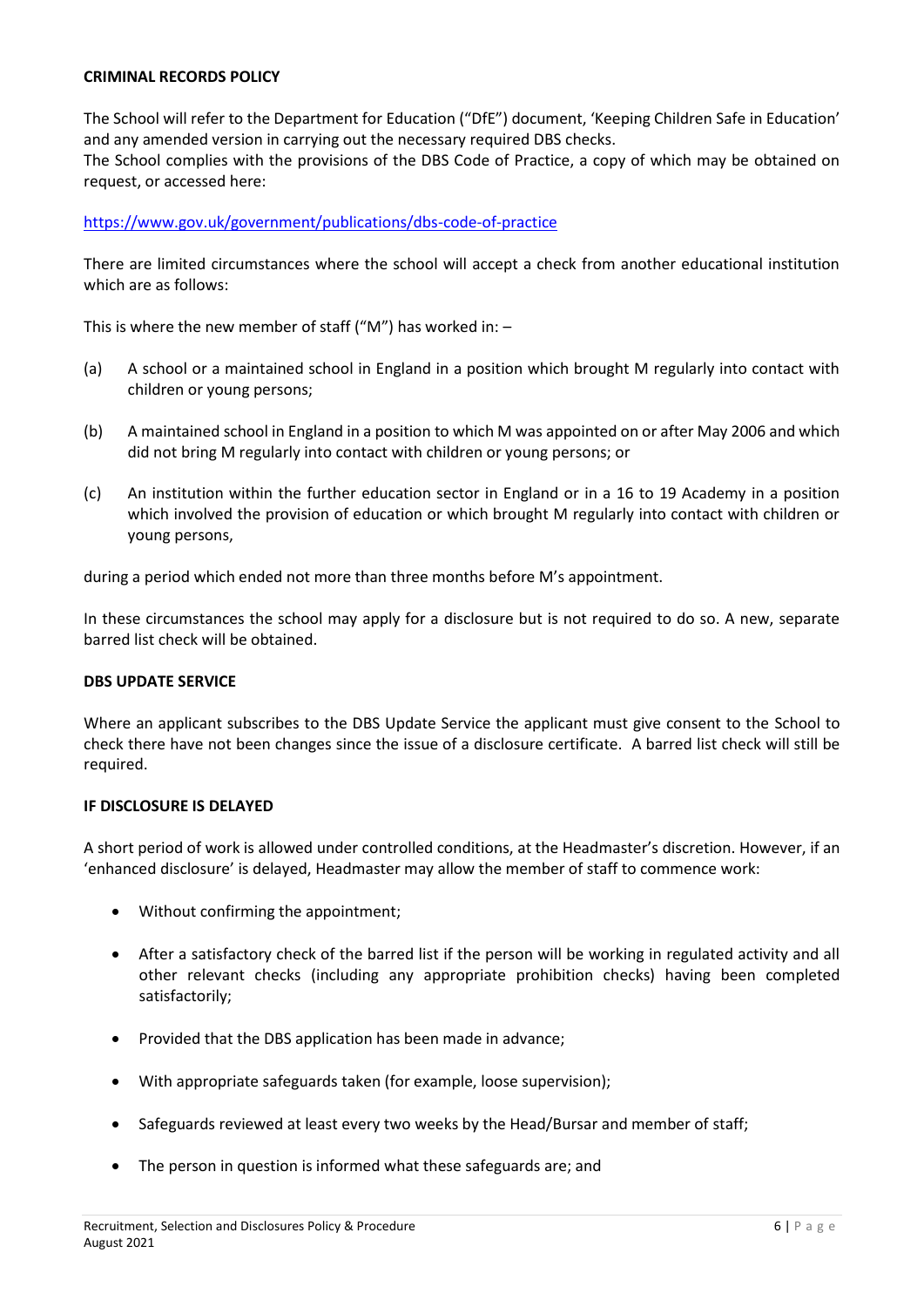• It is recommended, but is not a requirement, that a note is added to the single central register and evidence kept of the measures put in place.

# **PROHIBITIONS, DIRECTIONS, SANCTIONS AND RESTRICTIONS**

Teacher prohibition orders are made by the Secretary of State Section 128 direction.

A Section 128 direction prohibits or restricts a person from taking part in the management of the School.

The School will undertake a Section 128 direction check on all individuals who take part in the management of the School. This includes the Governors, the Headmaster, the Bursar, the Leadership Team and Senior Management Team. This will be recorded on the Single Central Register.

# **CONTRACTORS**

Under no circumstances will a contractor in respect of whom no checks have been obtained be allowed to work unsupervised, or engage in regulated activity. The School will determine the appropriate level of supervision depending on the circumstances.

The School will ensure that any contractor, or any employee of the contractor, who is to work at the School or college, has been subject to the appropriate level of DBS check. Contractors engaging in regulated activity will require an enhanced DBS certificate (including barred list information). For all other contractors who are not engaging in regulated activity, but whose work provides them with an opportunity for regular contact with children, an enhanced DBS check (not including barred list information) is required. In considering whether the contact is regular, it is irrelevant whether the contractor works on a single site or across a number of sites.

If an individual working at the School is self-employed, a DBS check will be obtained, as self-employed people are not able to make an application directly to the DBS on their own account.

The School will always check the identity of contractors and their staff on arrival at the School.

Any staff who TUPE transfer into the School's staff will be required to undertake all the statutory requirements with regard to safer recruitment checks.

If staff are transferred under TUPE (gap of three months or less and information complete) information will be passed to the new employer and a note made on the Single Central Register that details have been accepted under TUPE.

#### **VOLUNTEERS**

Under no circumstances will a volunteer in respect of whom no checks have been obtained be left unsupervised or allowed to work in regulated activity.

Volunteers who, on an unsupervised basis teach or look after children regularly, or provide personal care on a one-off basis, will be in regulated activity. The School will therefore obtain an enhanced DBS certificate (which includes barred list information) for all volunteers who are new to working in regulated activity.

For existing volunteers who are in regulated activity, the School may conduct a repeat DBS check (which includes barred list information) on any such volunteer should the School have any concerns.

The School is not legally permitted to request barred list information on a supervised volunteer as they are not considered to be engaged in regulated activity.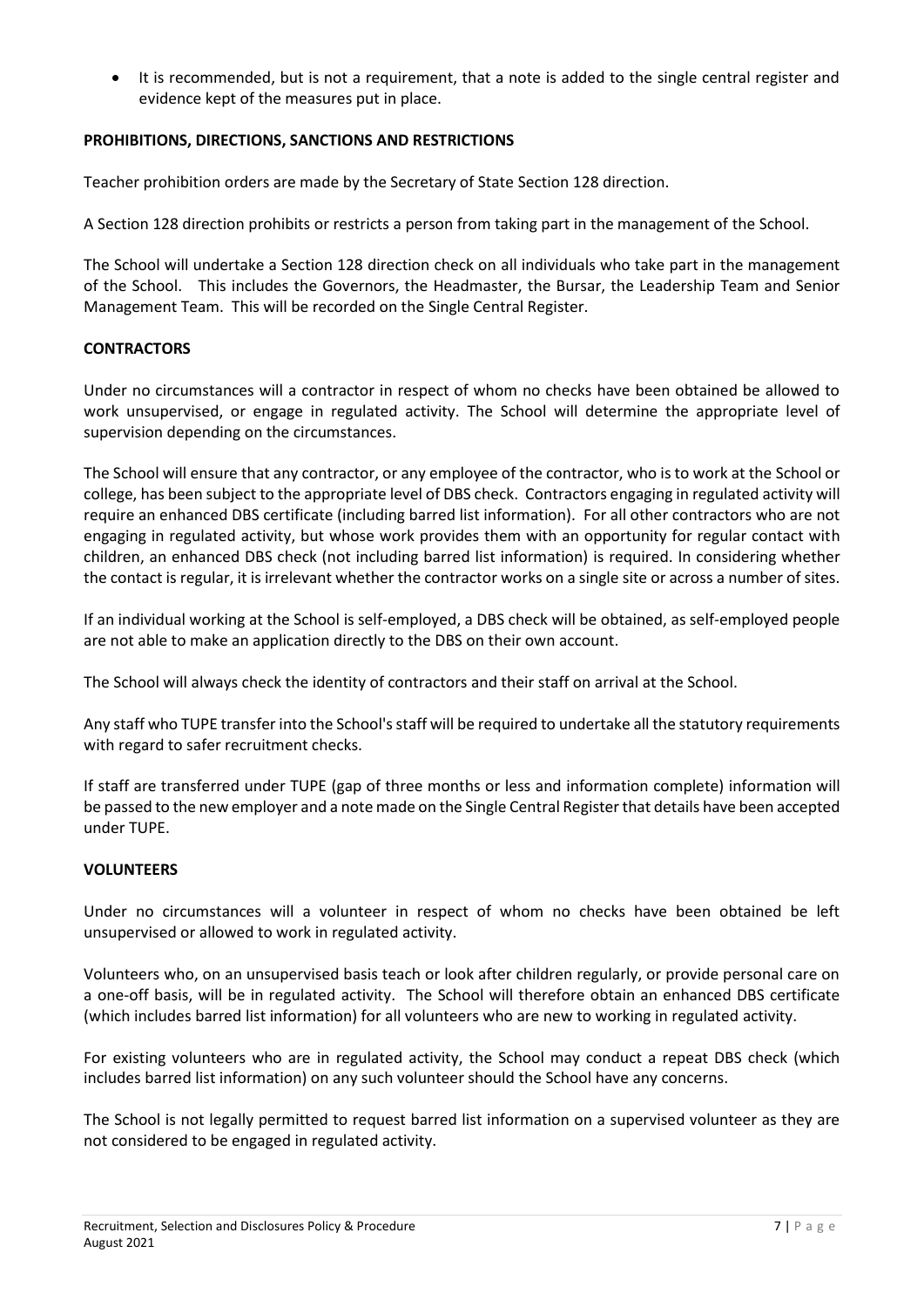The School may undertake a risk assessment, using professional judgement and experience to decide whether to obtain an enhanced DBS certificate for any volunteer not engaging in regulated activity. In doing so the School will consider:

- the nature of the work with children;
- what the establishment knows about the volunteer, including formal or informal information offered by staff, parents and other volunteers;
- whether the volunteer has other employment or undertakes voluntary activities where referees can advise on suitability;
- whether the role is eligible for an enhanced DBS check. Details of the risk assessment should be recorded.

The School will determine whether a volunteer is considered to be supervised. In making this decision, and where an individual is supervised, to help determine the appropriate level of supervision the School will have regard to

The statutory guidance issued by the Secretary of State requires that, for a person to be considered supervised, the supervision must be:

- by a person who is in regulated activity
- regular and day to day;
- reasonable in all the circumstances to ensure the protection of children

#### **VISITORS**

The School does not have the power to request DBS checks and barred list checks, or ask to see DBS certificates, for visitors (for example children's relatives or other visitors attending a sports day). The Headmaster will use professional judgment about the need to escort or supervise visitors.

#### **RETENTION, SECURITY OF RECORDS AND DATA PROTECTION OBLIGATIONS**

The School will comply with its obligations regarding the retention and security of records in accordance with the DBS Code of Practice and its obligations under its Data Protection Policy.

The School will comply with its data protection obligations in respect of the processing of criminal records information. More information on this is included in the Recruitment Privacy Notice and the Data Protection Policy.

#### **Recruitment of Ex-Offenders**

The School will not unfairly discriminate against any candidate for employment on the basis of conviction or other details revealed. The School makes appointment decisions on the basis of merit and ability. If an individual has a criminal record this will not automatically bar him/her from employment within the School. Instead, each case will be decided on its merits in accordance with the objective assessment criteria set out below.

All candidates should be aware that provision of false information is an offence and could result in the application being rejected or summary dismissal if they have been appointed, and a possible referral to the police and/or DBS.

Under the relevant legislation, it is unlawful for the School to employ anyone who is included on the lists maintained by the DBS of individuals who are considered unsuitable to work with children. In addition, it